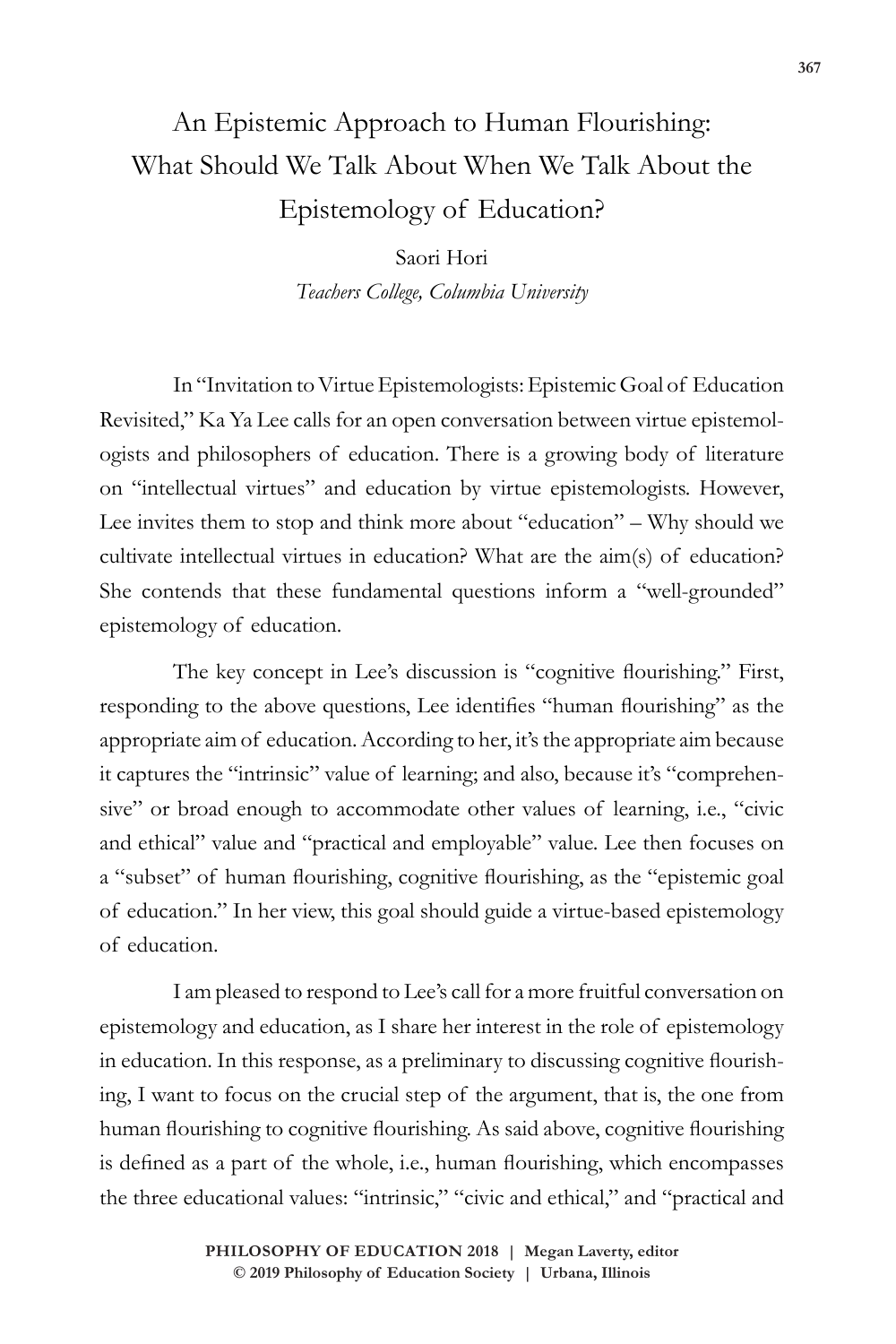employable" values. However, in light of this all-encompassing view, I wonder what is exactly meant by "cognitive flourishing" – how is it related to human flourishing? What does it mean to say that "cognitive flourishing is a subset of human flourishing"?

The question here is whether and how we can isolate a subset of human flourishing. To begin with, while human flourishing explains the intrinsic value of learning, it should be noted that flourishing and learning are not synonymous. Flourishing, or *eudaimonia* (well-being), is a richer concept: it includes not only many forms of learning but also many other dimensions of experience ― such as joy, love, and wonder. The "subjective" elements are highlighted notably in Nel Noddings and are combined with "objective" criteria (e.g., health, physical and intellectual pursuits, social relations) in recent literature on flourishing.<sup>1</sup> As Kristján Kristjánsson points out, it is this combination or harmony which Aristotle champions in his account of *eudaimonia*: a certain kind of pleasure indicates a flourishing life.<sup>2</sup>

Furthermore, we should think about human flourishing as a "whole." Lee draws upon human flourishing in order to justify the educational enterprise. And she argues, this makes a subset of human flourishing, i.e., cognitive flourishing, the "epistemic" aim of education. However, as long as the overarching aim of education is human flourishing, cognitive flourishing must be considered in relation to human flourishing. For example, suppose that a student pursues her cognitive achievement, e.g., writing a mathematical proof, by using cognitive-enhancing drugs and threatening her health. Even if she has the desire to do so, we wouldn't say that she enjoys "cognitive flourishing." On the other hand, we can imagine another student who has a certain learning disability in mathematics, but enjoys having the support of his friends and learning with them ― it seems he is achieving "cognitive and human flourishing." In short, we can't define cognitive flourishing without reference to human flourishing; particularly when we talk about the aim(s) of education, we can't discuss, for example, *cognitive* flourishing, *moral* flourishing, *aesthetic* flourishing etc., independently from the holistic flourishing. In fact, the priority on the whole, or the "whole child," is emphasized in literature on flourishing as an/the aim of education.<sup>3</sup>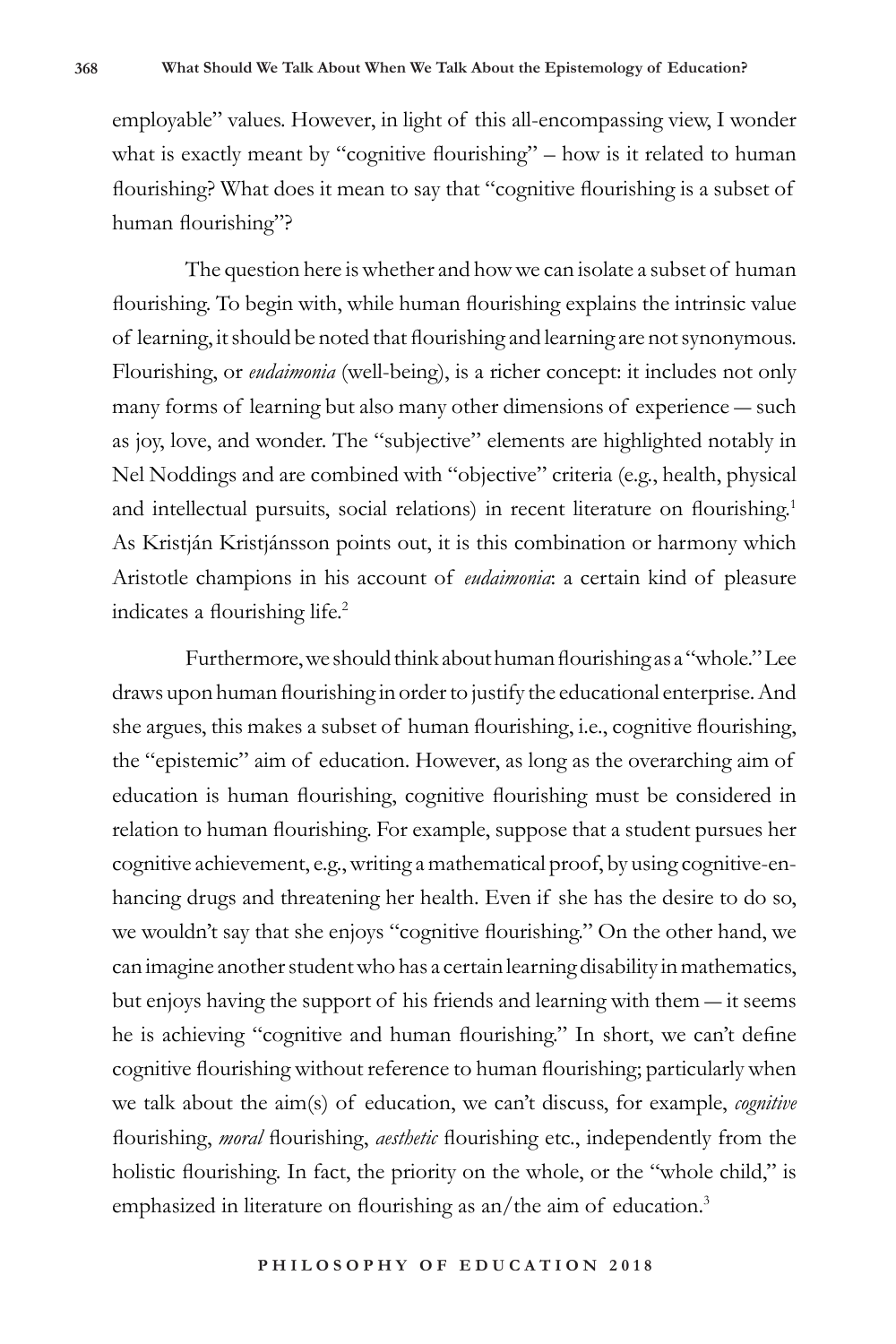One might say that cognitive flourishing is a special part of human flourishing. Considering Aristotle's discussion on contemplation at the end of *Nicomachean Ethics*, one might argue that human flourishing *is* cognitive flourishing, or "intellectual flourishing," which is promoted and sustained by "intellectual virtues." [Here, I use the word "intellectual" instead of "cognitive." This is because, in Aristotle's account, contemplation is not a solitary activity, but a communal or social one; however, the word "cognitive" has the implicit focus on individuals, which is not apt to describe a community of flourishing and collective flourishing.] However, this intellectualist strategy would not work, given Lee's comprehensive account of human flourishing, which encompasses the three values ("intrinsic," "civic and ethical," and "practical and employable" values). It is not her point that the aim of education is the epistemic one.

How then can we discuss cognitive flourishing in relation to human flourishing? First, if flourishing is a holistic concept and we can't isolate a *type* of flourishing ― particularly in the context of education, it may be better to use a different term than "cognitive flourishing." For example, it might be better framed as a cognitive approach to human flourishing, or cognitive efficacy. Importantly, the implication here is that we can't discuss a "purely epistemic" aim of education; in other words, we can't discuss education from a "purely epistemic" point of view. Some might say we can ― however, we should be careful, save for heuristic purposes, not to distort our vision of holistic human flourishing. And if so, our central questions would be: *What cognitive/intellectual elements are conducive to human flourishing? How does the cognitive/intellectual dimension facilitate human flourishing?* To explore these questions, we can also draw upon the literature on flourishing, as well as the epistemology of education tradition in the philosophy of education.4

Lastly, more attention should be paid to the strength of a virtue-based epistemology of education. It is possible to pursue an epistemology of education centered on flourishing without using the notion of intellectual virtues. It is possible, for example, to feature rationality or practical wisdom (*phronesis,* which is the key "intellectual virtue" in Aristotle's account, but is rarely discussed in contemporary virtue epistemology).<sup>5</sup> So, the question here is in what context and